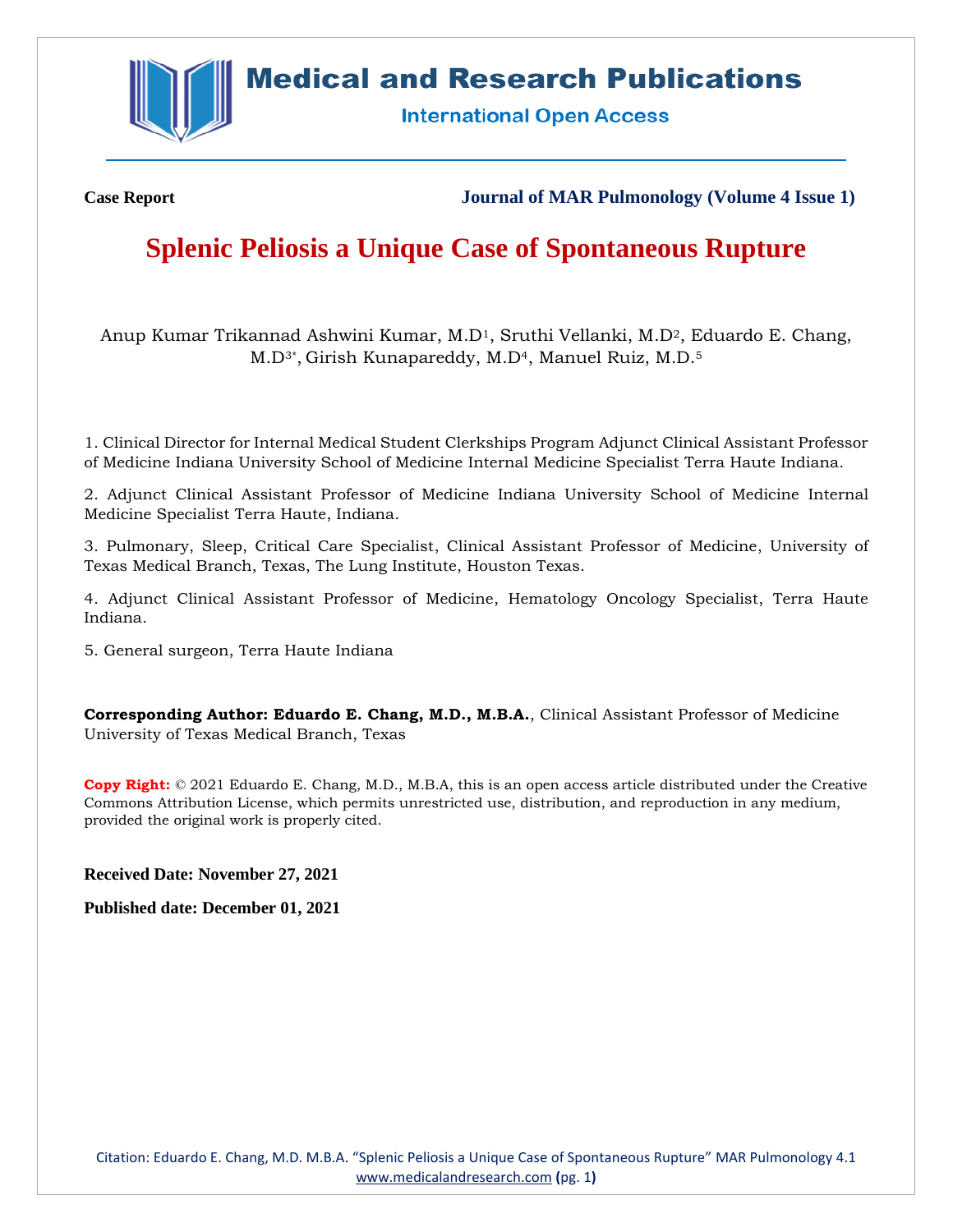#### *Patient: Female, 29 -year-old*

*Final Diagnoses: Laparotomy, Splenic Peliosis, Hemoperitoneum, Hemorrhagic Shock, Rupture Spleen,*

*Clinical Procedure: Laparotomy*

*Specialty: Pulmonology, Critical Care, Surgery*

*MeSH Keywords: Splenic Peliosis, Laparotomy, Hemoperitoneum, Cyst Like Cavities, Rupture Spleen, Adult, Female, Rupture Spontaneous, Splenic Diseases, Vascular Disease, Splenectomy.*

### **Introduction**

Splenic Peliosis is a disease characterized by blood filled cystic cavities within the parenchyma organs [1]. Peliosis is derived from the Greek word "Pelios" which means "blue- black" and these lesions were discovered on the cut surface of the liver in 1861 by Wagner. It is thought mononuclear phagocytic system, such as the liver, spleen, bone marrow and lymph nodes is where peliosis develops but has also been described in the kidneys, lungs and parathyroid glands [3]. Isolated splenic peliosis has not been reported before 1978 and it was more commonly to occur in association with peliosis hepatis. [2] The pathogenesis of hepatic peliosis has been hypothesized to occur due to loss of hepatic microvasculature integrity because of congenital malformation in the vessel's disruptions to the microcirculation. [4] We report on a 29-year-old female with isolated splenic peliosis with spontaneous rupture and initially presenting as hemoperitoneum.

#### **Case summary**

This is a 29 year old Caucasian female who presented to the emergency room for acute onset abdominal pain. The patient began to have abdominal pain that was in the lower abdomen with radiation to bilateral inferior pelvic areas. She denied history of recent trauma, anabolic steroid use, or recent weight loss. From her clinical history, she has 2 healthy children and stated she does have a levonorgestrel releasing 52mg intrauterine device but denied being on oral contraceptives. Her last menstrual period was unknown, since she had an intra uterine device, and her periods were inconsistent. Past surgical history

Citation: Eduardo E. Chang, M.D. M.B.A. "Refractory Hypoxic Respiratory Failure in a Pseudo Cyanotic COVID-19 Patient with Argyria Due to Chronic Colloidal Silver Supplement." MAR Pulmonology 3.6 [www.medicalandresearch.com](http://www.medicalandresearch.com/) **(**pg. 2**)**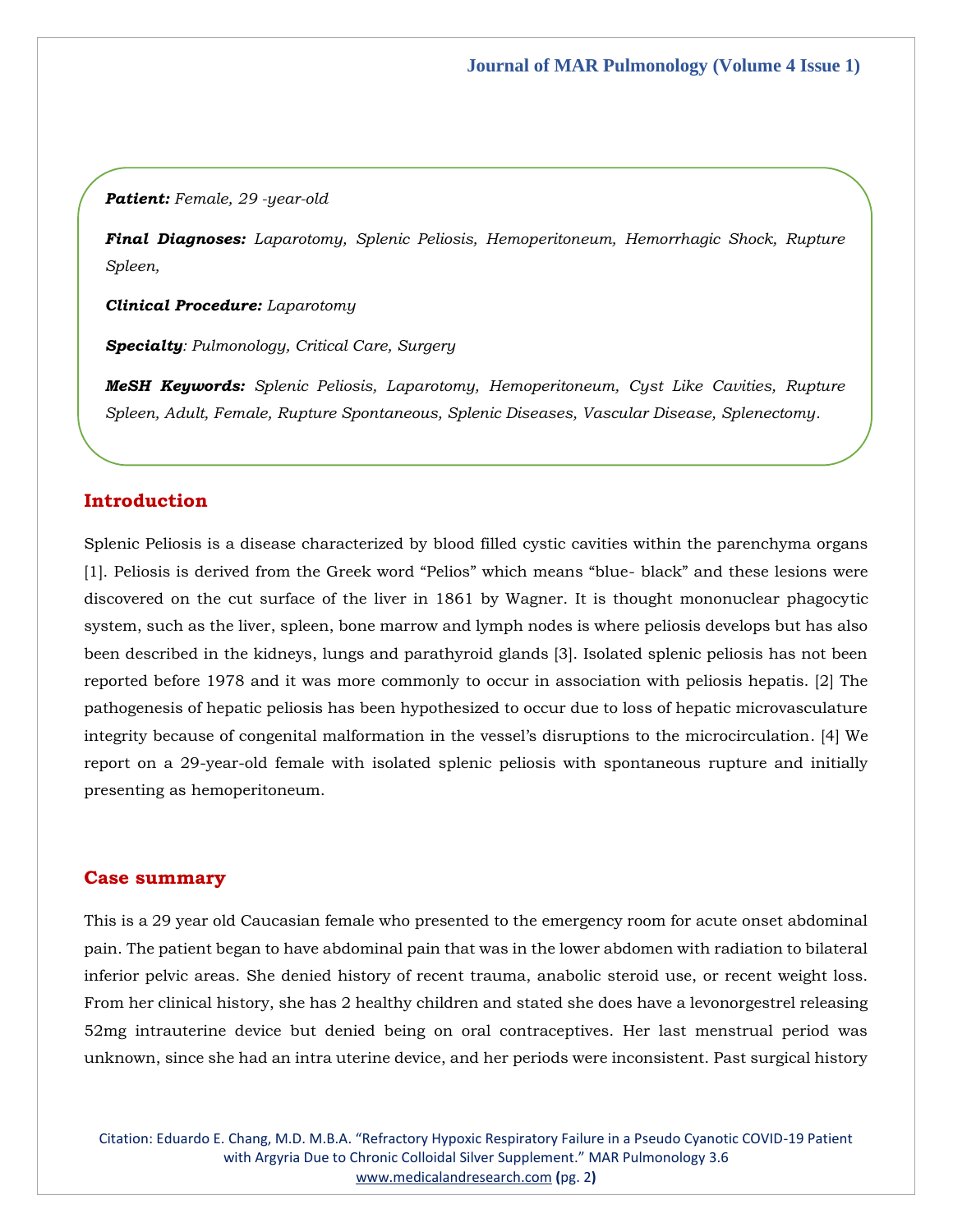#### **Journal of MAR Pulmonology (Volume 4 Issue 1)**

is significant for cholecystectomy and past medical history was asymptomatic thyroid nodule. Pertinent physical examination was significant for tenderness in right and left lower quadrants.

Blood investigations showed potassium 4. mmol/L, sodium 135 mmol/L, creatinine .86 mg/dl, ALT 28 U/L, AST 26 U/L, alkaline phosphatase 76 U/L. White blood cells 16.9 K/CUMM and red blood count 4.02 M/CUMM and hemoglobin 12.4 g/dl, hematocrit 35.9 %. Platelet count 314 K/CUMM. Her HCG quantitative <1mIU/ml(range < 5mIU/mL ), therefore pregnancy was less likely.

On CT abdomen and pelvis, there was concern for a hemorrhagic left ovarian cyst with a moderate amount of hemorrhage throughout the peritoneal cavity. Based on this history and physical examination she was transferred to tertiary care for evaluation of intra-abdominal pathology likely due to a large left hemorrhagic ovarian cyst. Recommendation for laparoscopy of presumed hemorrhagic ovarian cyst and secondary hemoperitoneum. The patient underwent a diagnostic laparoscopy, in the operating room no pelvic pathology was identified but the surgeon noted significant amounts of hemoperitoneum emanating from the upper abdominal anatomy. Laparoscopy then converted to an exploratory procedure with Kocherization of duodenum and takedown of splenic flexure and open splenectomy.

The pathological findings were consistent with splenic peliosis. The patient tolerated the surgical procedure well and was discharged home.

## **Discussion**

Splenic peliosis is found to be associated with chronic debilitating conditions and spontaneous rupture leading to hemoperitoneum has been reported in literature [6]. Isolated peliosis complicated by spontaneous rupture with resulting intraperitoneal hemorrhage can be fatal. Our patient was not on oral contraceptive pills, anabolic steroids, nor did she have significant chronic conditions based on history such as diabetes or renal insufficiency. On blood work

HIV 1/2 Ab/ HIV AgQl was non-reactive, Hepatitis panel B/ C was negative, Serum protein electrophoresis was not significant which made myeloma unlikely. Quantiferon and Tb gold test was negative. Parvovirus B19 Ab IgM was not elevated.

Radiological evidence was misleading and splenic rupture was identified on exploratory laparotomy. On finding the ruptured spleen, splenectomy was undertaken as a lifesaving treatment [5].

Post splenectomy pathological study revealed acute splenitis with focal capsular disruption and fibrin. Splenic parenchyma with red pulp congestion and splenic hilum with focal hemorrhage by which patients' diagnosis of peliosis was confirmed.

Citation: Eduardo E. Chang, M.D. M.B.A. "Refractory Hypoxic Respiratory Failure in a Pseudo Cyanotic COVID-19 Patient with Argyria Due to Chronic Colloidal Silver Supplement." MAR Pulmonology 3.6 [www.medicalandresearch.com](http://www.medicalandresearch.com/) **(**pg. 3**)**